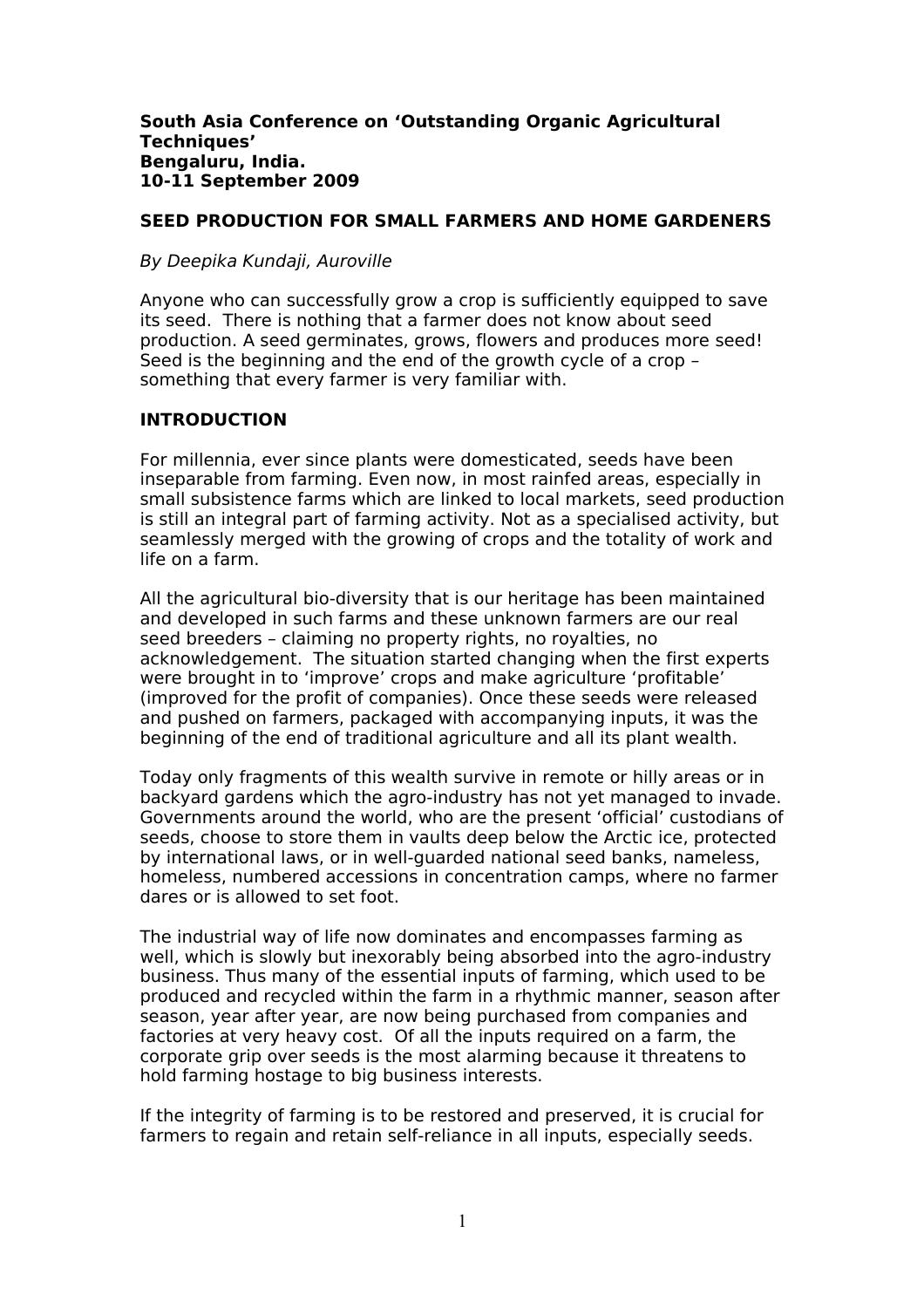In areas where seed saving still survives as an integral part of traditional farming, it only needs to be honoured and safeguarded. In other areas where farmers have lost their connection with seeds, they need to win back their privileged role as seed breeders and custodians.

The first half of this booklet presents 'perspectives' while the second half introduces simple 'techniques' for seed production which are practical in the present-day context of farming. The booklet discusses the basics of seed saving, focusing on some vegetable crops and shows how the farmer can produce seeds good for sowing his/her next crop.

This booklet will be useful to farmers who have been alienated from the process of producing seeds and are eager to rediscover it. It will also serve as a guide to aspirant farmers who are rejecting the urban-industrial way of life and are turning to agriculture, so that right at the outset, seeds can be placed where they belong – at the heart of farming. It is a guide for anyone interested in starting seed conservation or production, beginning on a small scale with vegetables for a home garden.

### **SEED SAVING – THEN & NOW**

Seed conservation/production today is compelled to be slightly different from seed saving in traditional agriculture because it has to adapt to greatly changed circumstances. The simple process of sowing a seed, letting it grow, flower and finally harvesting the seeds, now needs one additional step – maintaining varietal purity. While the job of maintaining varietal purity is an important task for a seed producer today, this was never so in traditional agriculture. Why?

Crop diversity in traditional agriculture was 'created' by a combination of natural and human influences. Varying geographical conditions, natural plant mutations and cross pollination are some of the natural factors that created diversification within species. The human element in crop variation came from intelligent selection by farmers, combined with historical events such as new varieties brought from other regions by travellers and migrating populations. This is how for instance thousands of rice varieties came into existence.

This stunning diversity was maintained for thousands of years. It was possible only because of the sheer vitality and extent of farming across the whole country. Wherever farms existed, crops were grown and seeds were routinely conserved. Each cluster of villages had its own unique varieties. Farmers all over the Indian subcontinent only continued to do what they typically did – grow crops and store the seeds – season after season. It was physical isolation by geographical separation that 'maintained' the unique qualities of varieties.

This massive geographical canvas – where crop diversity was naturally maintained –does not exist anymore. Today farmers, groups or individuals who wish to revive traditionally bred seeds are few and far between. They source seeds from all over and start building a collection. Such collections are urgently needed and most valuable, but they are still however, artificial responses to an emergency situation, like Noah's Ark. There is an inherent risk in such collections where several varieties of the same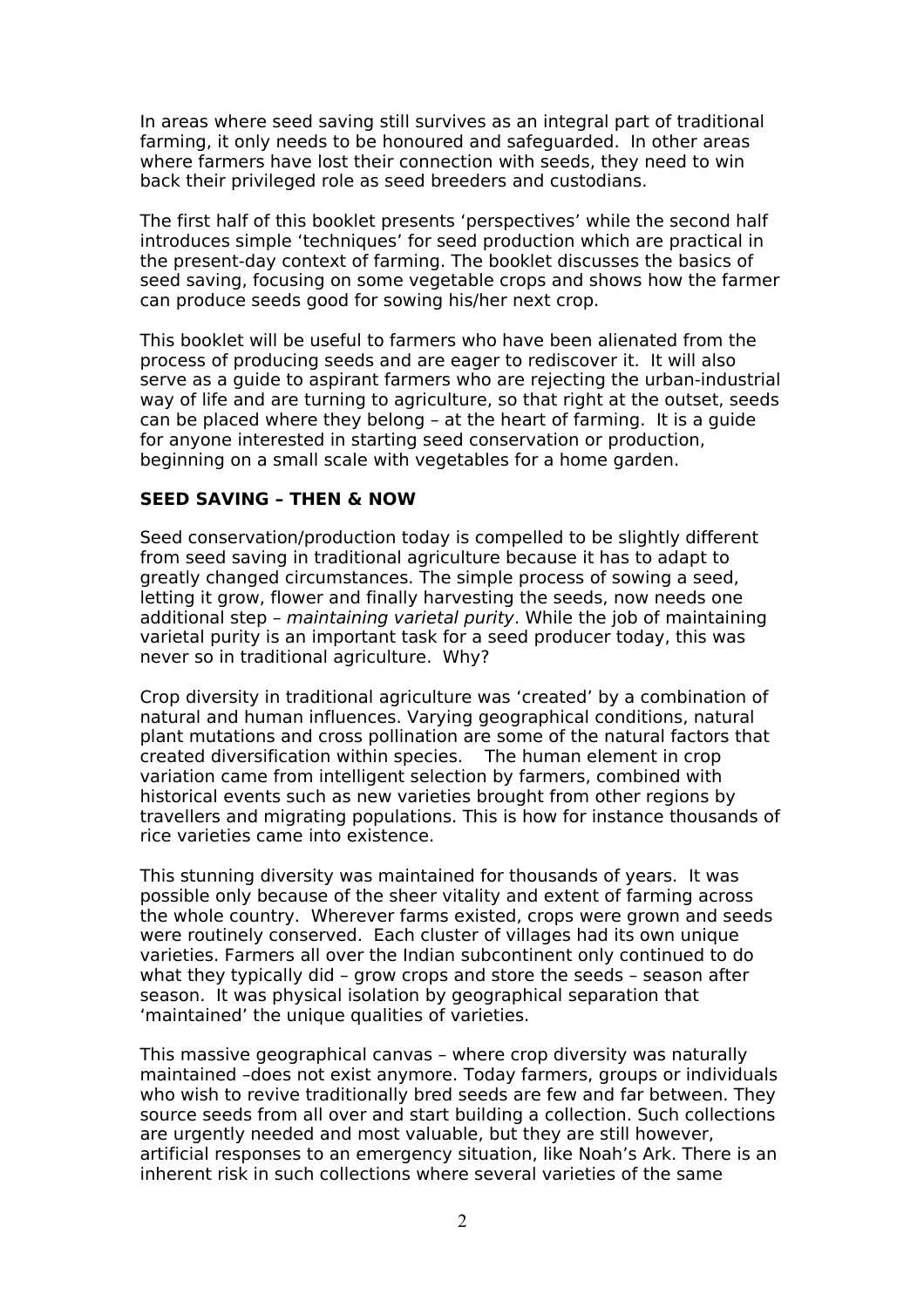species are confined to and grown in a relatively small area – the risk of cross pollination. This sounds paradoxical because cross pollination is a natural phenomenon and one of the causes of diversity in the first place. In the context of building and maintaining a seed collection today, ironically, this very force can also eliminate diversity. The desirable qualities of a crop variety can be lost by cross pollination if more than one variety is grown in a small area. Since our aim is to conserve varieties rather than lose them, it becomes unavoidable to introduce and follow, wherever necessary, practices to maintain purity of varieties.

# **SOURCING SEEDS**

Any work of seed conservation/production has to begin with sourcing seeds. A collection could be specialised for one crop, e.g., a collection of rice varieties or it could be generalised – a collection of home garden varieties which would include a wide range of crops.

Backyard gardens, rainfed farms, remote regions and hilly areas are some of the places where seed treasures still exist and should be sourced via farmers' networks.

National Seed Banks are supposed to preserve this wealth. A closer look reveals that these banks do not preserve crop diversity per se, but are meant to provide plant material to specialist plant breeders for 'crop improvement'. Farmers do not come in the picture except as victims of officially released varieties. Wherever farmers collectives are active, attempts should be made to access these collections and make them available for field trials. After all, where did these varieties come from in the first place?

The focus while sourcing seeds should be on finding traditionally bred varieties. The term used today for traditionally bred seeds is OPEN POLLINATED, referring to the natural conditions in which these varieties originated.<sup>1</sup>

Open Pollinated seeds stand in contrast to seeds produced by modern methods such as HYBRIDISATION. Hybrid seeds are obtained by the intentional crossing of two plant varieties.

# **HYBRIDS AND TRADITIONAL SEEDS – THE DIFFERENCE**

From the seed itself, it is not possible to distinguish between a hybrid and a traditional seed. As a rule, however, hybrid seeds come with a high price compared to open pollinated seeds.

When hybrid seeds are sown, the offspring are of a uniform type. But if the seeds produced by the offspring are sown, they will show variations. If the seeds from the offspring do not show variations, then it is just a fake hybrid with absolutely no justification for its premium price.

<sup>&</sup>lt;sup>1</sup> We choose to use the term 'traditionally bred' varieties instead of 'open-pollinated'.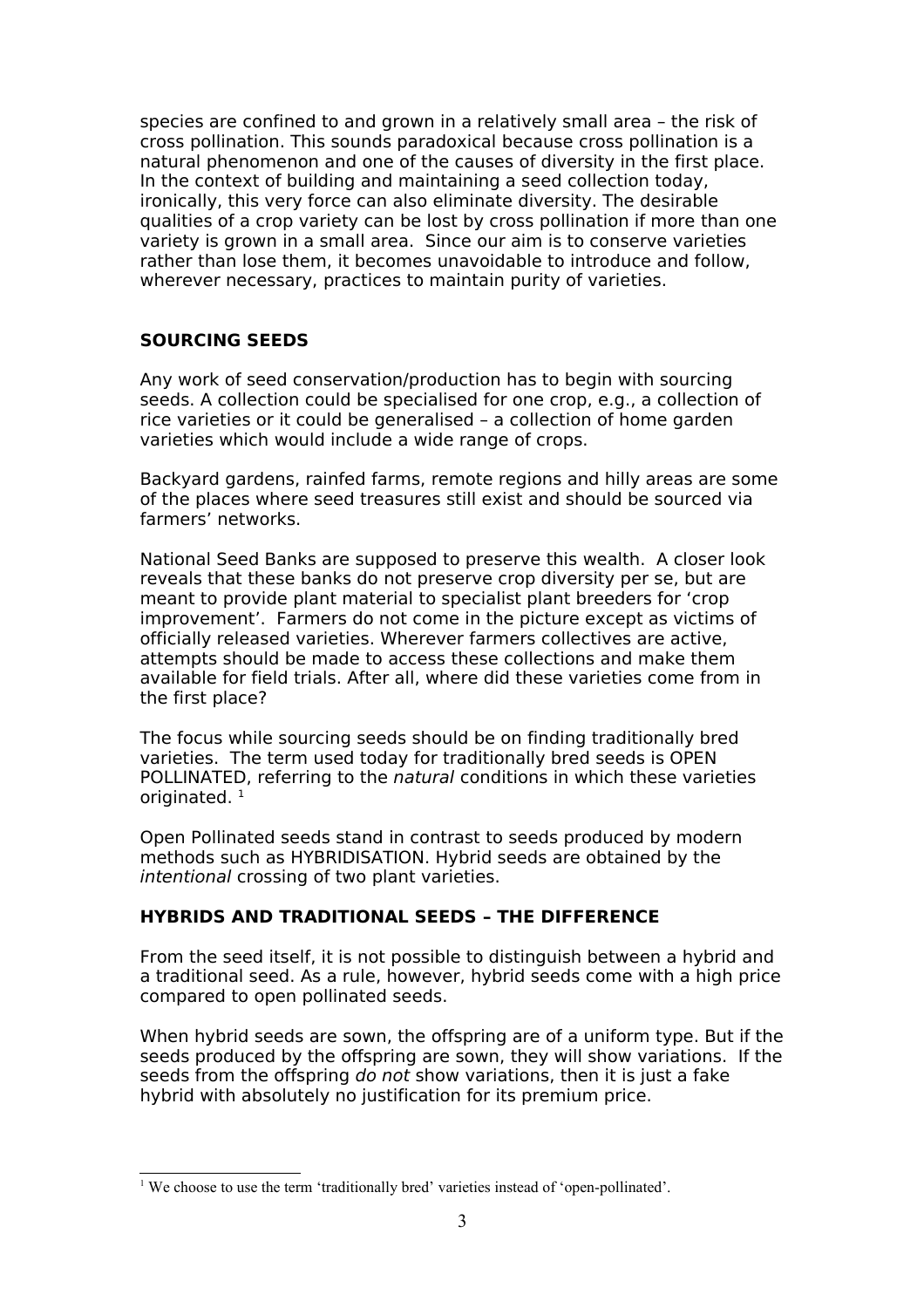Even an authentic hybrid, for that matter, is a giant fraud, as some scientists have so convincingly argued.<sup>2</sup> Their contention is that hybridisation is a crafty method used by seed companies to make farmers captive purchasers of seeds. Hybrid seeds cannot be saved by farmers because variations show up in the second generation. In some hybrid crops, the parental lines are inbred to such an extent that they become sterile. This is the real agenda behind hybridisation – breeding for sterility – while the seeds are deceptively marketed under tall claims of hybrid vigour and improved yields. The same vigour claimed by hybrid methods can be obtained by essentially traditional methods of crop improvement, but this line of work is totally ignored because it empowers farmers to produce their own seed. Farmer's empowerment is the last thing that seed corporations are interested in.

Seeds of open pollinated varieties on the other hand have been and can continue to be kept by farmers. If the variety is stable, its qualities will continue to be expressed in successive generations. Technically this is known as 'breeding true to type' or 'breeding true'. Because open pollinated varieties 'breed true' anyone can save their seeds.

### **MAINTAINING VARIETAL PURITY – WHY?**

If two varieties of a species, e.g., two kinds of lady's finger or two varieties of brinjal are grown together in a garden of say 500 sq metres or even larger, the challenge of maintaining varietal purity has to be faced. Wherever insects are observed on flowers of crops – bees of different kinds, wasps, butterflies, either foraging for nectar or for pollen, we can be fairly sure that they are at the same time transferring pollen from flower to flower. If this happens between flowers of a red, long lady's finger and green short lady's finger, the uniqueness of both is likely to disappear. If a bee transfers pollen between a hot chili and a sweet capsicum, both being varieties of the same species Capsicum annum, the capsicum is likely to lose its sweetness. In technical terms the resulting seeds will not 'breed true' or be 'true to type'.

This worry of cross pollination causing loss of desired qualities of a crop variety, of course, does not apply to a farmer who has no intention to grow many varieties of a single species, but merely wants to revert to a traditionally bred variety and save its seed for next season. It is only a matter concerning those who want to grow more than one variety of the same crop (e.g., small fruited brinjal and large fruited brinjal or a red lady's finger together with a green one and white one).

Techniques to maintain varietal purity are not at all impossible to learn. The rest of this booklet will demonstrate how it can be done, with very little resources. But if it is an added burden to farmers who are already overworked, it would be simplest for individual farmers to grow and save seeds of one variety per crop (species), so that it just has to be grown and seeds harvested, in the traditional way.

There are also some crops which are naturally closed to cross pollination or where the percentage of cross pollination is very low. In such cases two

<sup>2</sup> Jean Pierre Berlan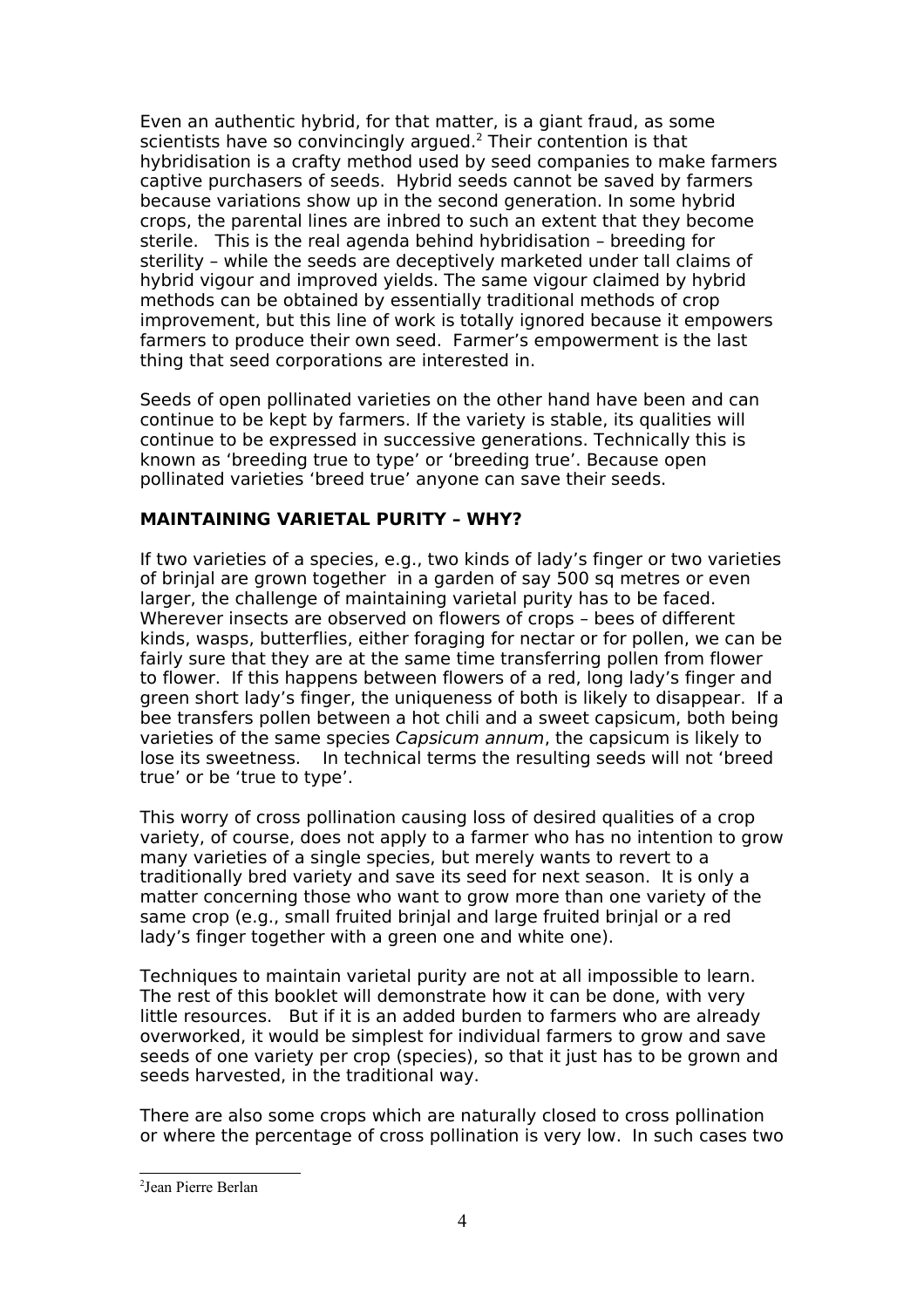or more varieties can be grown for seed purposes without much worry about cross pollination.

Anyone who has a look at official standards for seed production will immediately be discouraged. Seed production is made to appear as if no one other than a huge scientific establishment, with mega funding, can produce good quality seeds. This is totally incorrect. Every farmer is a natural seed producer. Even with the additional job of maintaining varietal purity it is still highly achievable for any farmer, small grower or even city gardeners to produce seeds which are qualitatively excellent.

NOTE FOR READERS:

The next section contains a few technical terms, which the reader needs to know if s/he wishes to make intelligent choices from among the various methods found to be suitable to keep seed varieties pure or if the reader wishes to understand why a particular method is recommended over others. If however the reader finds the information too technical and is interested merely to know the most appropriate (tried and tested) method to be followed, s/he can skip to the next section on Methods for Different Crops and simply follow the step-by-step instructions.

### **UNDERSTANDING POLLINATION**

A seed is a dormant plant embryo with a supply of stored food for its initial growth.

Seeds are the result of a reproductive process of plants, in which flowers play a lead role.

By just looking at a flower and remembering school botany, it is possible to tell that flowers have female parts and male parts. Fertilization takes place when pollen from the anthers (the male -pollen producing part) is transferred to the stigma (the female receptive part). This process is called pollination. The deposited pollen (male sperm) fuses with the ovules (female egg) to form the embryo, which then develops into a seed.

From the seed savers perspective, the task of maintaining purity of varieties involves making sure that the pollen from the male part of a particular variety reaches only the female part of the same variety. Pollen from another variety should be entirely excluded.

Depending on the nature of the crop and its pollination habit, the seed producer has to either CONTROL POLLINATION or PREVENT CROSS POLLINATION.

Exactly which approach, is suitable for which crop, can be known by understanding its pollination habit. The clues to understanding pollination habits lie in the structure of the flower.

#### Observing Flowers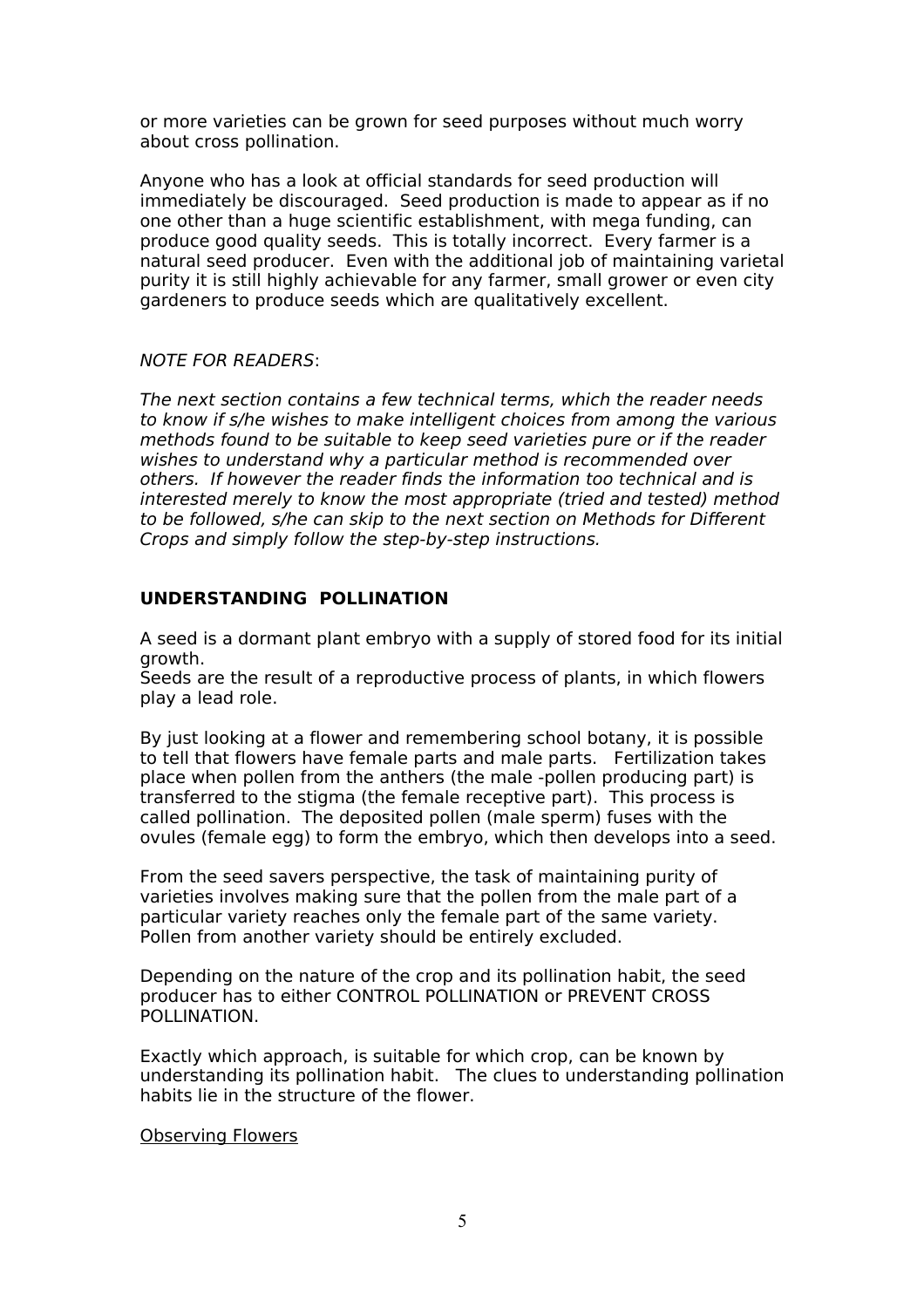There are three basic 'living' arrangements in plants for male and female elements.

- 1) Male and female both occur within the same flower. This type of flower is known as a PERFECT FLOWER or hermaphrodite. Examples: brinjal, tomato, lady's finger
- 2) Male and female occur on separate flowers on the same plant. These are IMPERFECT FLOWERS or more precisely MONOECIOUS or 'one house', meaning that both male and female occur on separate flowers on the same plant body. Examples : pumpkin, cucumber, gourds, maize
- 3) Male and female occur on separate plants. Such flowers are also Imperfect but are clearly defined by the term DIOECIOUS meaning 'two houses'. Examples: papaya, potol or pointed gourd, tendli/kovakkai or ivy gourd.

Put in a simple way, there are roughly three kinds of 'living arrangements'; those in which male and female occupy:

1) one room

- 2) one house, but separate rooms
- 3) two separate houses.

### (**PHOTOS SHOWING FLOWERS OF BRINJAL/TOMATO, PUMPKIN, PAPAYA**)

With these three expressions of Perfect and Imperfect flowers which are either Monoecious or Dioecious, there are four pollination patterns, under which most crops fit. Many other variations exist in nature, but we need to focus only on categories relevant for the seed saver.

#### Strictly Cross-Pollinating – Imperfect Flowers

If flowers are imperfect, monoecious (separate rooms, one house) or dioecious (separate houses), it is obvious that some external agent (either wind or insects) is absolutely necessary to transfer the pollen from the male flower to the female flower, or in the case of dioecious plants, from the male plant to the female plant. These plants are called strictly allogamous.

Examples: Dioescious plants: Papaya , pointed gourd (potol), ivy gourd (tendli/)

Monoecious plants: Maize, pumpkins, gourds and most other cucurbits – cucumber, gourds, pumpkin etc.

In this situation a seed producer who, for instance, is simultaneously growing a long bottle gourd and a round bottle gourd has to make sure that pollen from the long bottle gourd does not reach the female flower of the round bottle gourd and vice versa. This can be achieved only if the seed saver plays the role of the insect, so that pollination is strictly controlled. The method is called Hand Pollination (Described in detail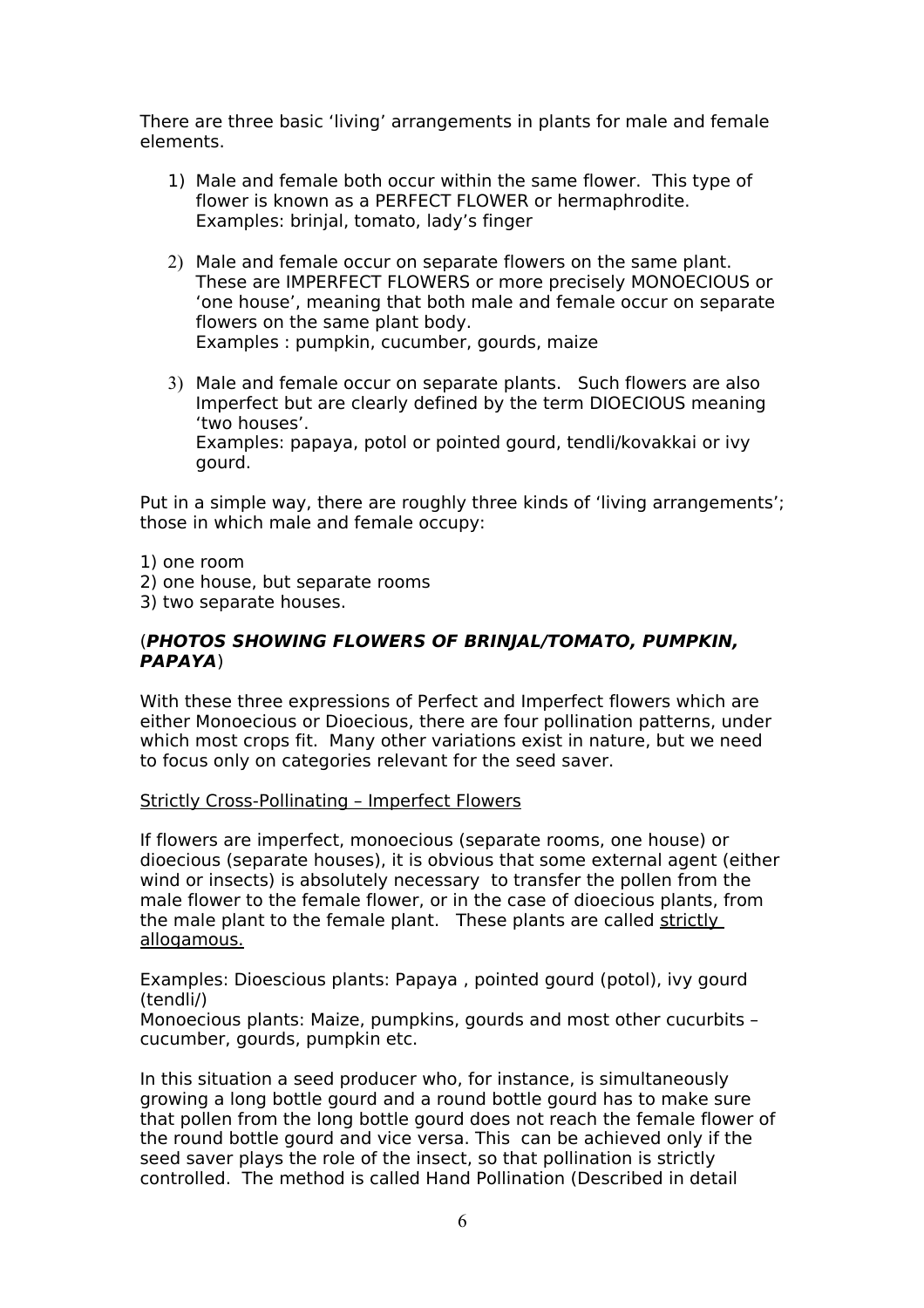later). It is used for pumpkin, bottle gourd, snake gourd, sponge gourd and ridge gourd.

There are other cucurbits which have very small flowers and do not lend themselves easily to Hand Pollination. For such plants Time Isolation or Space Isolation is the only possibility. Examples: Cucumber and bitter gourd.

Time Isolation means sowing varieties with a time interval of 30 days or more (depending on the duration of the crop), so that that the flowering of different varieties does not coincide. Within the constraints of season, if time isolation is possible, it is a recommended method. But there should be absolutely no overlapping of flowering.

Maize is an exceptional member of the grass family which has imperfect flowers. Most other grasses – all the other cereals – have perfect flowers. The male inflorescence of maize appears on the top of the plant, while the female inflorescence is the silk that is seen above the emerging cob. Pollination in maize is a combination of wind and bee activity. Different varieties of maize are best grown in a staggered way, making sure that one variety begins flowering only after the other has completed flowering.

Dioecious plant varieties are also best isolated in space or time. Papaya is Dioecious with male and female on separate plants. As the plants are very tall, Hand Pollination is difficult, though not altogether impossible. Every year a different variety can be grown. Papaya is pollinated by night flying moths which apparently fly long distances. This makes space and time isolation a little unreliable, but still preferable.

Space isolation is also a possibility. Ideal isolation distances are hard to judge, because bees forage within a range of 0.3 to 3 km in the tropics. Isolation distances vary between regions and no general rule is reliable. After a little experience and observation, it is surely possible to judge ideal isolation distances for a specific location.

If varieties can be distributed over villages, this is the best way to maintain purity and is the closest to the traditional way.

#### Strictly Self-Pollinating – Perfect Flowers

When flowers are perfect (male +female on same flower), self pollination is one possibility, but there are very few plants which are strictly self pollinating. Such plants are called autogamous.

Examples : Basella or Malabar spinach (Basella rubra, Basella alba), lettuce.

Because autogamous plants are almost entirely self pollinating, varieties generally do not cross and therefore nothing additional needs to be done to keep them pure. They can be grown next to each other and usually they do not cross pollinate. But even in autogamous plants, there are some chances of cross pollination. For instance: In temperate climates, tomato has autogamous tendencies, but in tropical climates, they cross pollinate quite easily. Even lettuce, which is considered autogamous in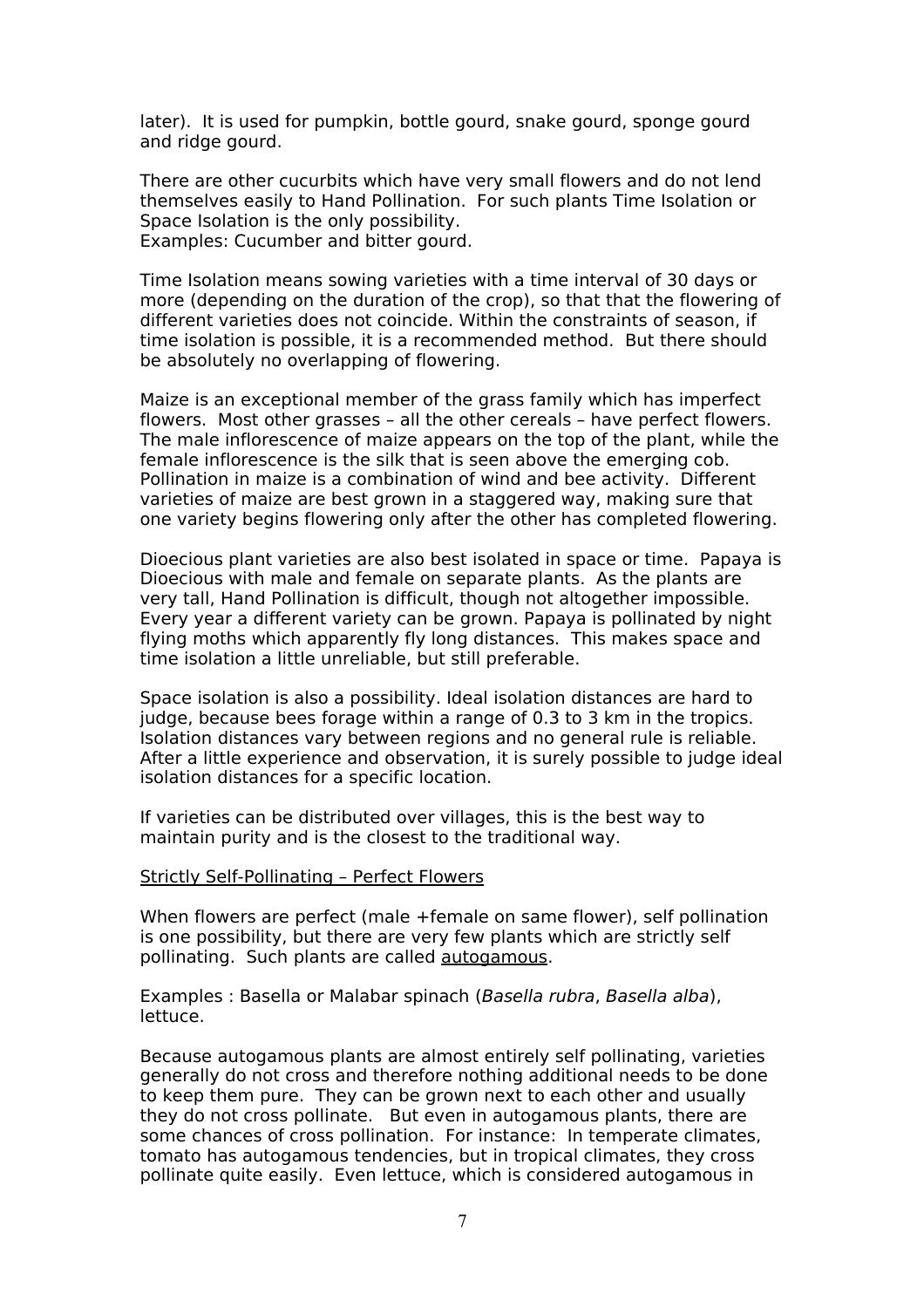colder climates does cross pollinate in warmer regions, but to a small extent.

#### Self Pollinating + Insects and Wind – Perfect Flowers

A large majority of the crops we grow have perfect flowers with a capacity to self fertilize, but are also open to cross pollination by insects or wind. These are called allogamous plants.

Examples: brinjal, tomato, chili, capsicum, beans, pulses and other legumes, lady's finger. Bees are is quite active on brinjal. Chilli, capsicum and tomato are also cross pollinated by bees, to some extent. In some beans such as Lima beans (P.lunatus), Apis cerrana is very active. Rice is also in this category. It is largely self pollinating with 0-3% chance of cross pollination by insects or wind.

Since these plants are basically self pollinating but welcome cross pollination, something has to be done to prevent the mixing of varieties by insect activity. Usually the method for plants of the Solanaceae family (tomatoes, chillies, capsicum, brinjal) is to use mosquito netting to prevent insect activity and consequent cross pollination. Details follow.

Mosquito netting is also possible for Lady's Finger but since the plants are often quite tall, netting is not very practical. Instead the flowers can either be bagged or tied with a twine. Details follow.

Other methods that can be used: Time Isolation Space Isolation

#### Strictly Cross Pollinating – Perfect Flowers

There are some plants with perfect flowers (male and female on the same flower) but which absolutely need insects or wind to move the pollen either within the flower or between two flowers. Such plants are strictly allogamous.

Example : sunflowers, many of the brassicacaea, such as radish.

If any plant is strictly allogamous, the seed saver has to use time isolation to prevent cross pollination.

Some varieties of radish have an interesting pollination habit. The flowers are perfect but there is a time lapse between the emergence of the male and the female parts on a flower. This implies that pollen from other plants is a necessity for fertilization to take place. It is not possible to Hand Pollinate radish because the flowers are too small. Isolation with mosquito netting is also ruled out because radish is self incompatible. The only way to keep different varieties of radish pure is by isolating them in time.

Sunflowers are also perfect flowers. Some varieties tolerate self pollination but need bees to do the job. As the anthers start releasing pollen you can use your fingers to brush the pollen on to the stigmas. It is also possible to collect pollen, from the anthers of many plants of the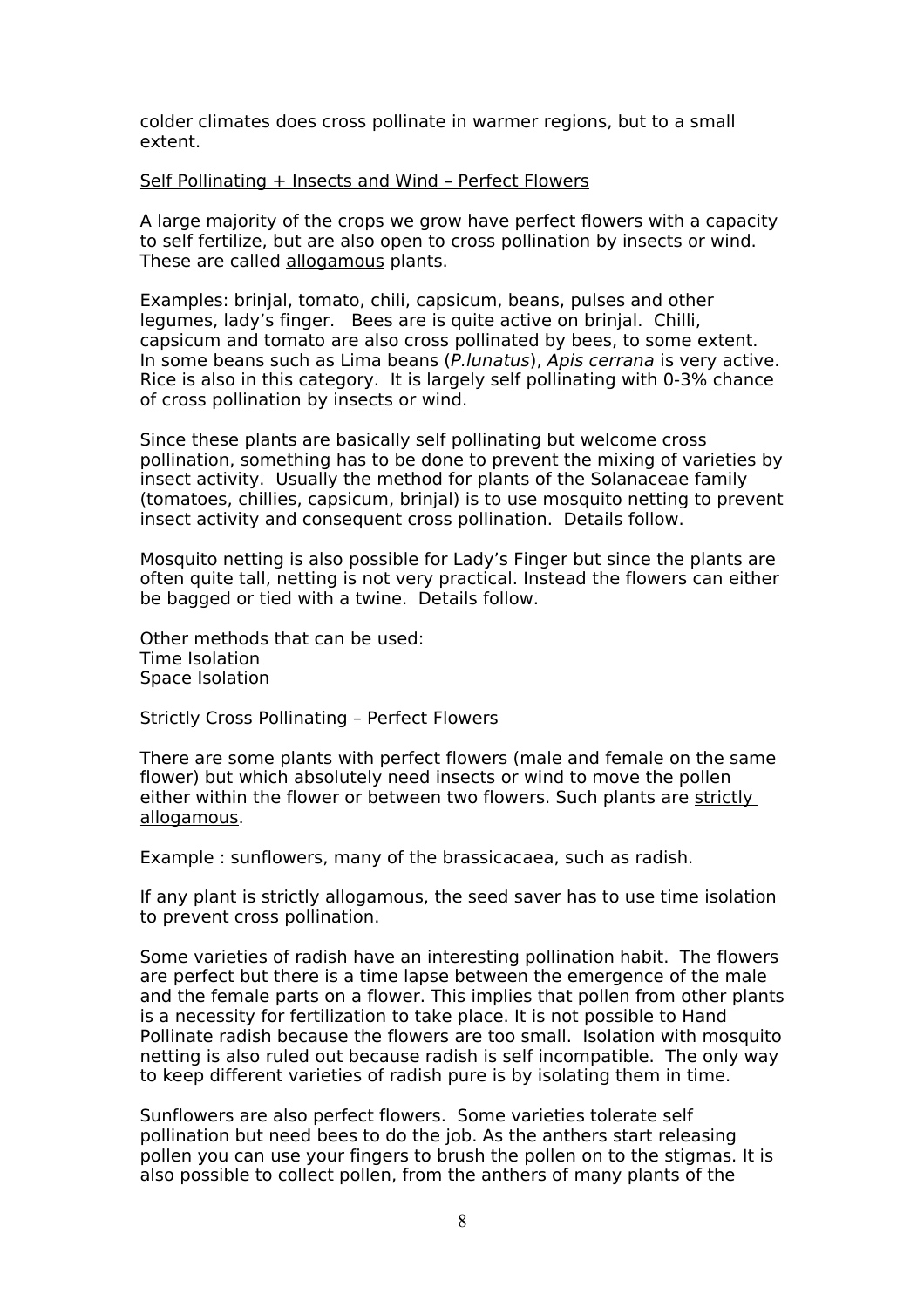same variety, into a paper cup and dust it over the flowers of another plant of the same variety. Like this the seeds will have a wider genetic base. Before and after pollination, the flower head needs to be covered with a cloth/large paper bag, to be absolutely sure that no bee can land on it with pollen from another variety.

# **METHODS FOR SPECIFIC CROPS**

This section is illustrates four basic methods which can be used to maintain varietal purity of most popular vegetable crops. These methods are adapted for small farmers and gardeners to produce pure seeds at a minimum cost. They are a little time consuming and need meticulous work, but are worthwhile, as they empower small growers, to convert their farms and homes into valuable seed wealth centres.

- 1) Brinjal, chili, tomato, capsicum Isolation with mosquito netting
- 2) Lady's finger Isolation using string
- 3) Pumpkin Hand Pollination using string
- 4) Sponge Gourd Hand Pollination using paper bags

### Brinjal, Chili, Tomato, Capsicum

Brinjal, Chili, Tomato and Capsicum, all have a capacity to self pollinate, but they also attract insects. When growing many varieties of brinjal or chili (or tomato or capsicum) together, insect activity has to be excluded to prevent cross pollination between different varieties

# (**PHOTOS SHOWING MOSQUITO NETTING** )

For small scale seed production, ordinary nylon mosquito nets of size 6 x 3 ft which are easily available can be used. They are strung to vertical poles and draped over a part of the bed where the plants are the most vigorous. The net has to be installed just prior to flowering. If there has been a slight delay and flowering has already started, the fertilized flowers should be removed. The net has to be firmly fixed on the sides using branches or logs or anything else, as long as insects are prevented from entering. As the fruits set and ripen they can be harvested for seed extraction. The mosquito nets can be removed and stored for the next crop.

Small quantities of seeds can also be produced in pots covered by a mosquito net. When the plants grow too tall, they have to be pruned back. This is ideal for city gardeners with very little space.

For tomatoes, if seeds are needed in very small quantities, just for next year's garden, one or two flowering stalks can be covered with a cloth bag. This is very simple to make with a draw string at one end so that it can be drawn close and tied, gently but close enough to keep insects away. When the fruits have started forming, the stalk can be marked with a string and the bag can be removed so that the fruits have space to grow.

Large scale seed producers put up isolation tunnels over long beds. Usually it is a skeletal structure of bendable GI wire, partially dug into the ground on both sides of the bed (of approximately 3 ft width and as long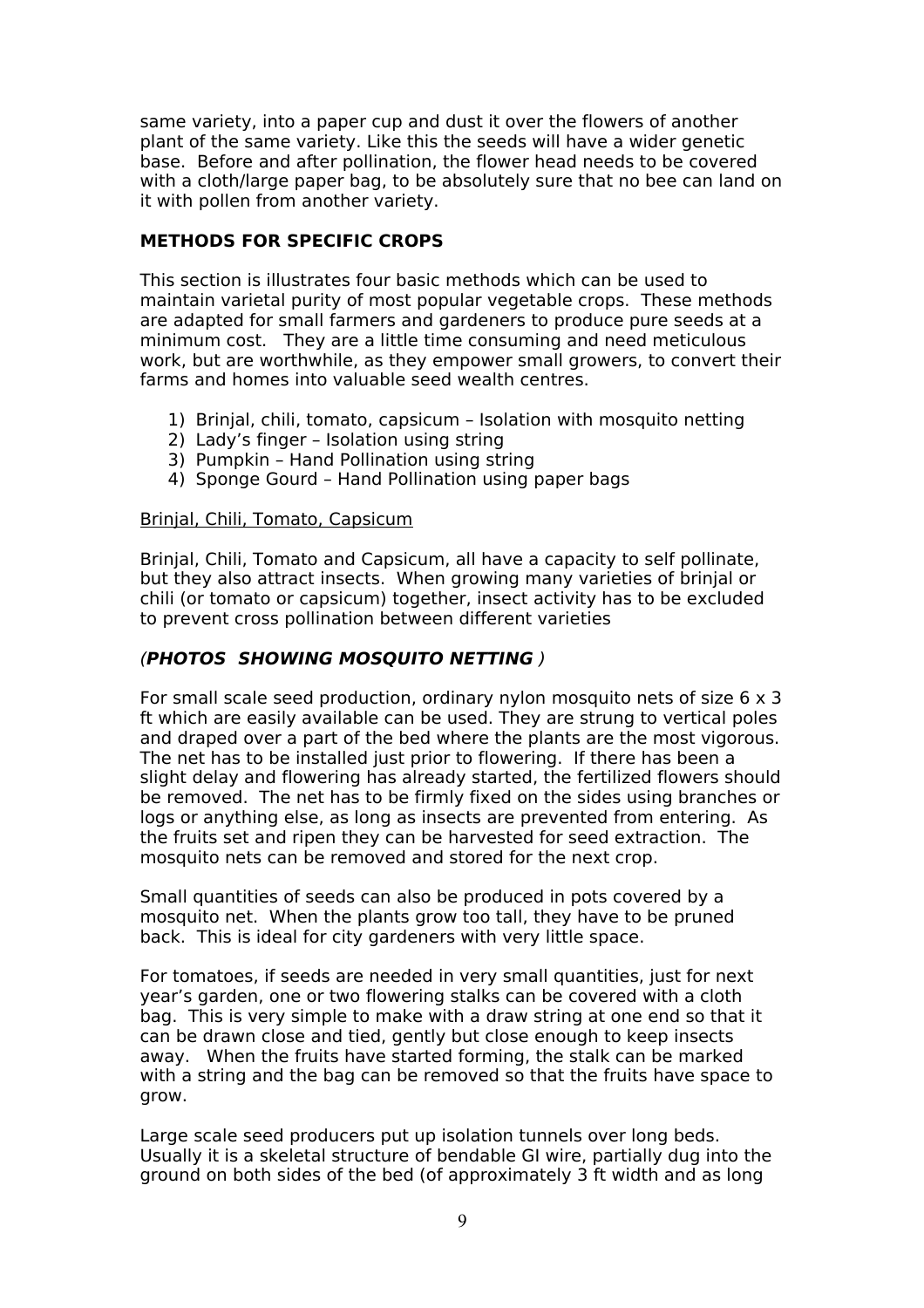as desired). This structure is covered with long lengths of mosquito netting which are stitched together and fastened at the base with stretched elastic.

Qualitatively, there is no difference between the seeds produced in tunnels and those produced in individual mosquito nets. To go one step further in the direction of crop improvement, you can select the best plants and cover them with a specially tailored net of 75 cm height x 60 cm length x60 cm breadth. With this the seeds produced are not only pure but also improved by selection.

### Lady's Finger

Lady's Finger, like Brinjal, tomato and other vegetables of the Solanaceous family, has perfect flowers, with male and female elements in the same flower and capable of self pollination. But it does to a considerable extent attract bees which mix pollen between varieties. In principle, the lady's finger varieties can be isolated by mosquito netting, but practically this is difficult because the plants outgrow the nets. Instead each flower can be tied with a piece of twine.

# (**PHOTOS SHOWING ISOLATION WITH STRING FOR LADYS FINGER**)

With this method, it is possible to grow many varieties, side by side, without any worry of losing purity.

### Pumpkin (Cucurbita moschata)

Pumpkin has separate male and female flowers on the same plant. Bees, especially Apis cerrana, are the main pollinators for pumpkin, who crowd to the flowers to gorge on the abundant nectar. If more than one variety of pumpkin (C.moschata) is grown, bees are sure to mix up the pollen. The seed saver therefore has to take the place of the bee and become the pollinator instead.

# (**PHOTOS OF HAND POLLINATION OF PUMPKIN**)

Pumpkins are usually very large vines, often spreading over 100 sq ft. If you are growing more than one variety, it is better to grow them apart, preferably in opposite corners of the garden. If different varieties are grown too close, the branches intermingle and it very difficult to identify which male flower belongs to which variety.

This method of hand pollination with string, is ideal for Pumpkin, or any other member of the Cucurbitaceae family, with large flowers. Bottle gourd (Lagenaria siceraria) can also be hand pollinated using string to tie the flowers.

### Sponge Gourd

Many Cucurbits have small flowers. Sponge Gourd, Bitter gourd, Snake gourd, Ridge gourd, cucumber all have small flowers, which makes it very difficult to tie with string. For all these, using paper bags, in the way shown here for sponge gourd, is preferable.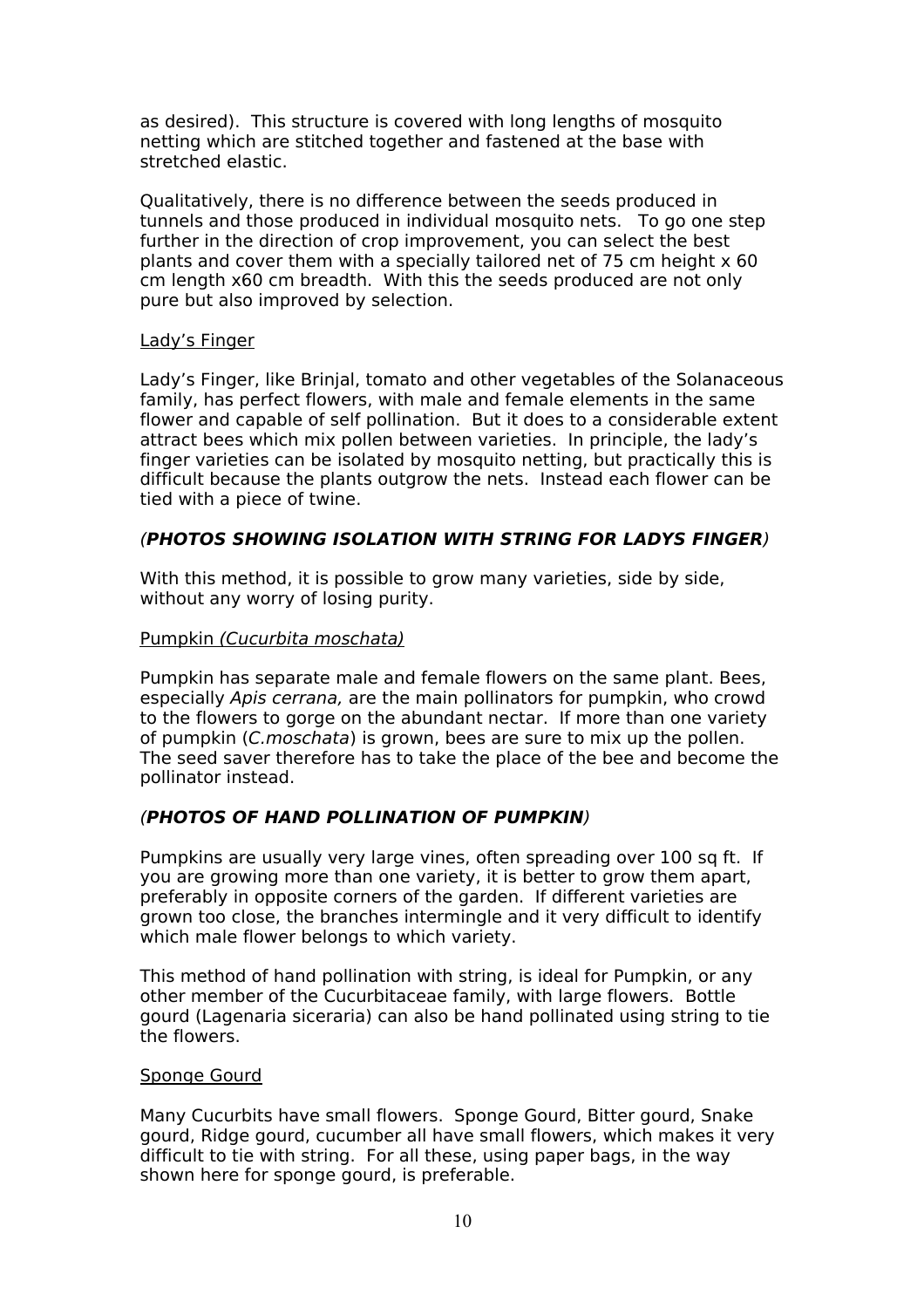## (**PHOTOS SHOWING HAND POLLINATION OF SPONGE GOURD WITH PAPER BAG**)

Maintaining purity of cucumber and bitter gourd is very challenging because the flowers are very tiny and hardly visible before blooming. Besides, many of the flowers drop off before fertilization. Paper bag Hand Pollination is likely to succeed for the first female flowers that emerge as they usually always set fruit and are also easier to locate on a young plant.

In order to avoid inbreeding and keep a wide genetic base, it is wise to fertilize each female flower with three male flowers, preferably from different plants of the same variety. This is a general rule that applies to Hand Pollination of all Cucurbitaceae.

#### SEED PROCESSING & STORAGE

Traditional practices pertaining to seed processing and storage are rich, especially in rainfed areas. They deserve to be rediscovered and reintroduced.

There are however a few good seed processing techniques, which are not usually considered traditional, such as fermentation of tomato seeds. Seeds which are covered with a gel, especially tomato, are best fermented before being dried. Cucumber, melon and pumpkin seeds actually benefit from fermentation, before drying. The process is simple. Scoop out the tomato seeds along with the pulp that surrounds them and put it in a glass bottle. After two days, a white film appears on the surface. Pour the seeds together with the gel into a large strainer /sieve and rinse it out. Fermentation separates the pulp from the seeds and the rinsed out seeds emerge totally clean. Fermentation assists in quick germination and the clean seeds are less prone to fungal attacks during storage. The procedure is the same for cleaning any seed covered with a gelatinous pulp.

For seed drying, the morning sun is considered best, followed by shade drying. Common sense and a bit of practice is enough to set a seed drying standard for oneself.

Seeds essentially need to be protected from insects, from fungus due to humidity, and high temperatures. Various traditional methods make sure that all these conditions are met. Seed treatment with cow urine and wood ash works wonders to keep away insects and fungus. Storage in clay pots provides coolness. Hundreds of methods are known to farmers who have not yet lost their traditional knowledge base.

Seed storage is best adapted to the culture of a household. In modern households, domestic refrigerators work very well for long term storage, especially in areas with an unsuitable hot humid climate. In hot humid conditions, seeds kept in a refrigerator last seven or eight times longer than seeds stored outside. In cooler, drier areas, seeds remain viable much longer at ambient temperatures and there is no need for refrigeration.